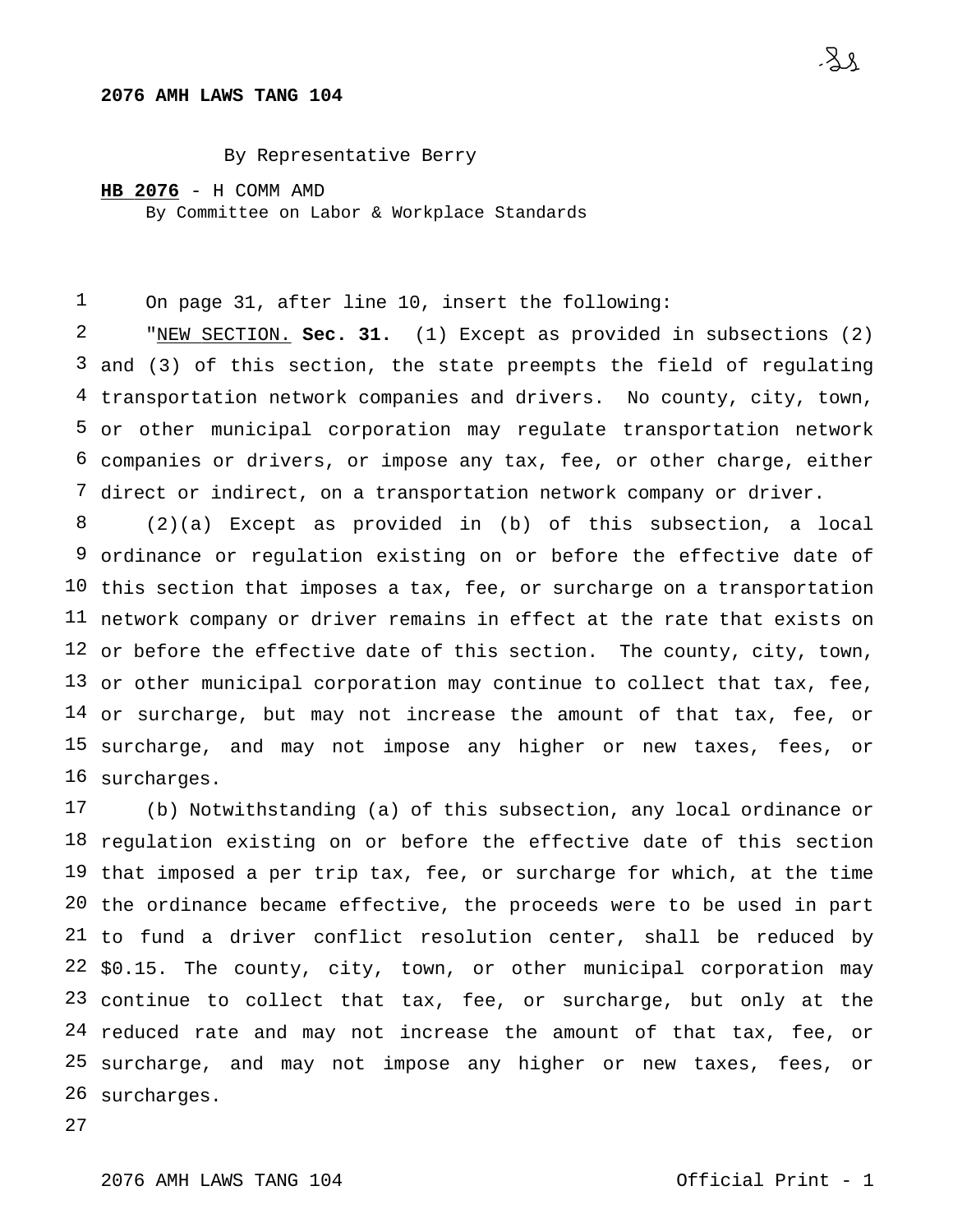2 effective date of transportation network companies and permits for drivers, or the requirements for and processing of applications, certifications, examinations, and background checks for drivers and personal vehicles, remains in effect as the requirements exist on the effective date of this section. The county, city, town, or other municipality may continue to enforce any ordinance or regulation but may not alter or amend the requirements, except if such alteration or amendment conforms with the requirements of sections 11 through 30 of this act. (3)(a) A local ordinance or regulation existing on or before the this section that regulated licensing for

 driver resource center that is approved by the department is deemed to satisfy any and all obligations under any local ordinance or regulation pertaining to requirements covered by section 1 of this act. So long as the agreement is in effect, local ordinances or regulations that, under (a) of this subsection, are not preempted and relate to wages and working conditions of drivers do not apply and may not be enforced against the transportation network company. (b) A transportation network company with an agreement with the

 exception to the field preemption established by subsection (1) of this section for any local ordinance or regulation related to requirements covered by sections 1 and 3 thorough 10 of this act. (c) Nothing in (a) of this subsection is intended to create any

 All such ordinances or regulations are preempted and may not be enforced by any county, city, town, or other municipal corporation.

 airport operator, as defined in RCW 14.08.015, from requiring a transportation network company to enter into a contract or agreement, consistent with the provisions of RCW 14.08.120, governing requirements of the transportation network company on airport property including but not limited to the fees and operational requirements." (4) Nothing in this section shall be interpreted to prevent an

 internal references accordingly.Renumber the remaining sections consecutively and correct any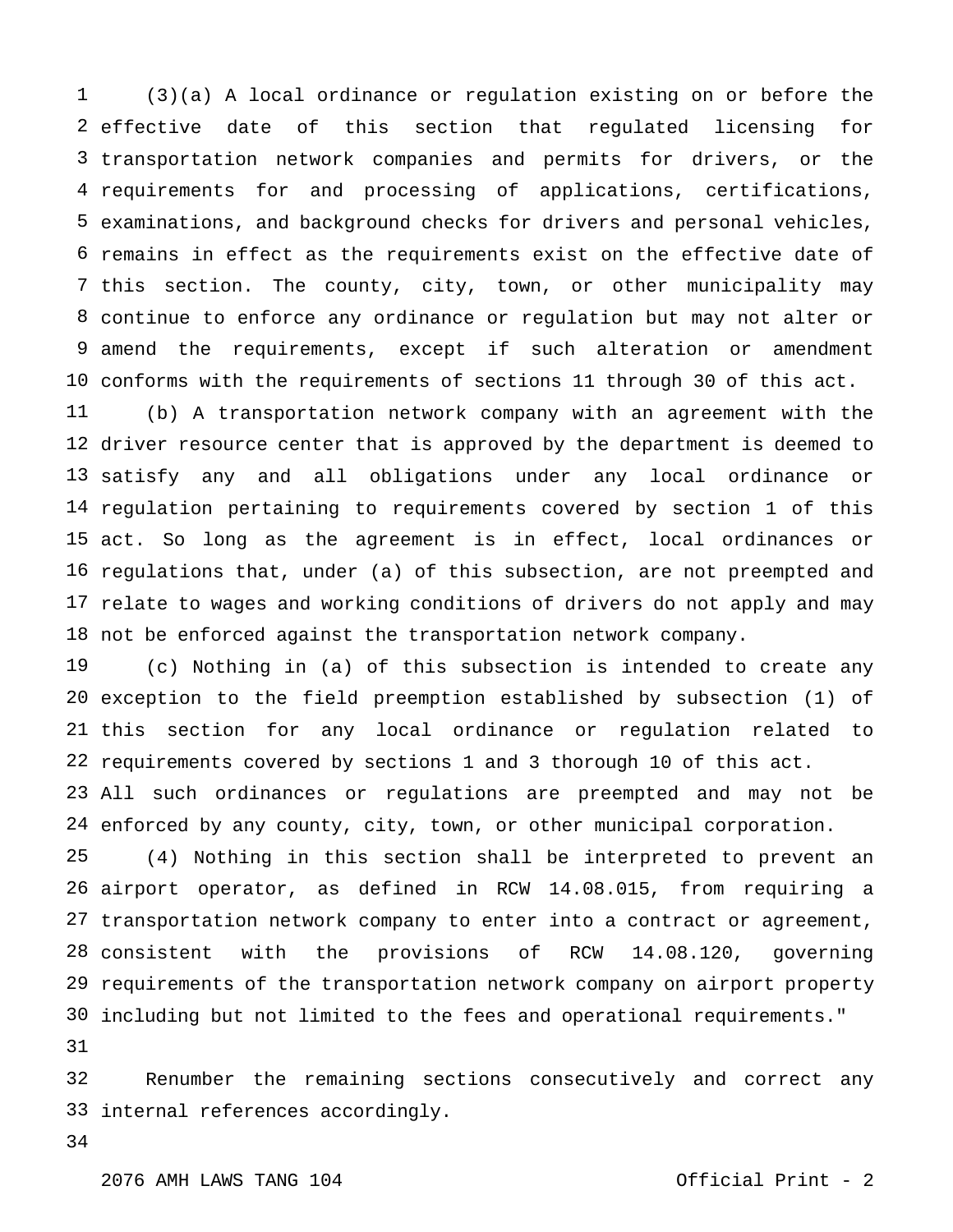1 On page 37, line 6, after "through" strike "30" and insert "31"

2

## EFFECT:

Provides that the state preempts the field of regulating transportation network companies (TNCs) and drivers and no local government may impost any tax, fee, or other charge on TNCs or drivers, with the following exceptions:

- A local ordinance, existing on or before the effective date of the bill, that imposes a tax, fee, or surcharge remains in effect at the rate as it exists on the effective date of the bill. The local government may continue to collect that amount but may not increase it or impose a new tax, fee, or surcharge;
- A local ordinance, existing on or before the effective date of the bill, that imposed a per trip tax, fee, or surcharge for the purposes of funding, in part, a driver conflict resolution center, must reduce that tax, fee, or surcharge by \$0.15 cents. The local government may continue to collect that tax, fee, or surcharge at the reduced rate;
- A local ordinance, existing on or before the effective date of the bill, that regulated licensing and permitting of TNCs and drivers, or the requirements for and processing of applications, certifications, examinations, and background checks, remain in effect as those requirements exist on the effective date of the bill. Any amendments to those local ordinances must be in conformance with the statewide regulatory standards established in the bill.
- A TNC with a Department-approved agreement with a Driver Resource Center (DRC) is deemed to satisfy all obligations under any local ordinance related to compensation and deactivation requirements established in the bill. Local ordinances related to wages and working conditions that are not already preempted, do not apply to a TNC as long as the agreement is in effect.

Local ordinances related to requirements in the bill regarding compensation, paid sick leave, paid family medical leave, and workers compensation are preempted.

The preemption provisions do not prevent an airport operator from requiring TNCs from entering into contracts related to TNCs operating on airport property.